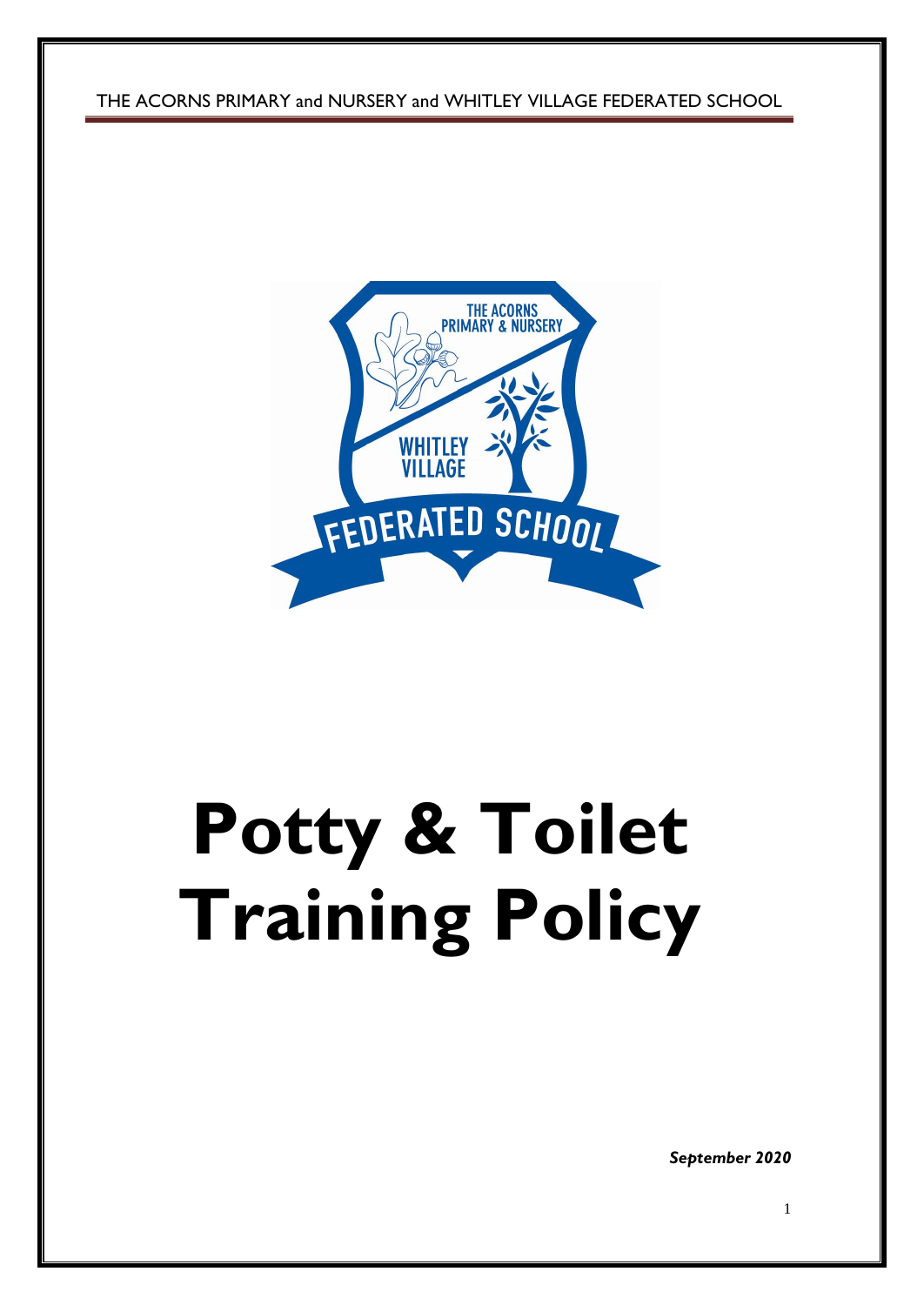## **Potty and Toilet Training Policy**

This policy sets out clear guidelines on supporting children's needs during potty and toilet training. The quality of the child's experience during this special time is of utmost importance.

#### *EYFS Legal Requirement:*

*3.60 – Providers must ensure there is an adequate number of toilets and hand basins available. Except in Childminding settings, there should be separate toilet facilities for adults. Providers must ensure there are suitable hygienic changing facilities for changing nay children in nappies and providers should ensure there is an adequate supply of clean bedding, towels, spare clothes and any other necessary items is always available.'*

#### **Aims:**

- To safeguard the rights and promote the welfare of all children
- To ensure all children have safe, hygienic and positive toilet training experience whilst attending our setting
- To provide guidance and reassurance to staff who are required to support children with toilet training
- To assure parents/carers that staff are knowledgeable about personal care and that their individual concerns are taken into account
- To protect children from discrimination, and ensure inclusion for all

#### **Safeguarding and Intimate handling of children**

- Staff are familiar with our safeguarding policy and procedures to protect them from harm or abuse
- Where possible, potty/toilet training procedures will be carried out by the child's Key Person.
- No volunteers or students will support a child with potty/toilet training
- Staff are encouraged to be vigilant about any improper practice
- Staff are made aware of procedures to follow if they wish to make a complaint about a fellow member of staff.
- See safeguarding lifting and handling procedures.
- Staff should always support children when there is a colleague on the room. Potty/toilet training areas allow for privacy but are not closed off which creates a culture of openness and ensures all adults follow safe working practices.
- Where staff are concerned about a child's actions or comments whilst carrying out a personal care routine, this should be recorded and discussed with the designated lead for safeguarding immediately.
- For children with specific needs, staff will be trained in the area of intimate care and procedures for safe moving and handling.

#### **Parental Involvement**

Parents will be asked during the settling in process whether they are any special requirements during the potty/toilet training procedure or whether there are any particular routines such as singing a familiar song, special words or actions. Any specific requests will be noted and followed. Parents are asked to supply their own wipes and pull ups in a bag with spare clothes on a daily basis. Parents will be informed at the end of the session if there have been any significant observations during toilet training, for example, runny faeces, strong urine etc.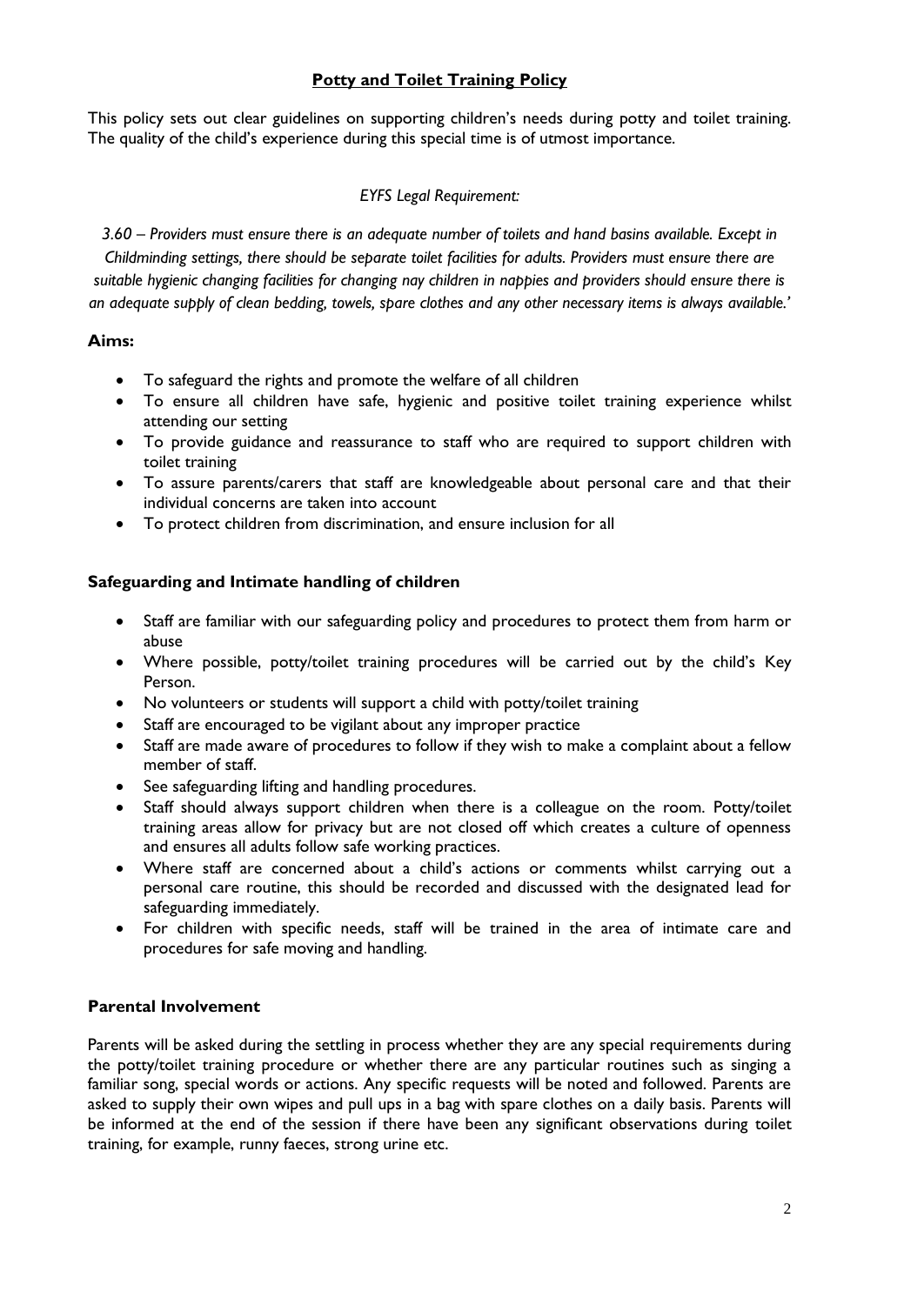### **Starting out**

At the Acorns Primary and Nursery School, we always follow parental preferences regarding the use of a potty or toilet when moving out of nappies. We do believe that there are advantages to starting with a potty. Firstly, it is possible to put it very close to the child so last minute accidents can be avoided. It also puts the child into the squat position, which helps to pass faeces. If parents request a toilet to begin with, a training seat will be used: this allows the child to feel stable.

A no fuss approach is used in our school once it is decided that a child is ready to be out of nappies. Children will begin to wear pull ups or pants (depending on parental preference). Children will be shown the potty/toilet and asked if they'd like to use it. Clothing at this time must be easily removed and elasticated at the waste if possible. Children are shown where the potty/toilet is at the start of every session. After this, children are left to play, but staff are trained to look for signs that the child needs the potty/toilet, rather than giving constant reminders. If a child is showing signs of needing the potty/toilet, staff will gently encourage them to try and empty their bladder.

#### **Avoiding constant reminders**

Successful potty training requires that the child themselves recognises the sensations linked to having a full bladder. If they are told to sit on a potty/toilet before their bladder is full they will miss out on this learning. This means that children may become reliant on adults reminding them to go to the toilet. The other danger of constant reminders is that some children may not need the potty/toilet and so become frustrated when they do not produce anything. The odd reminder after a period of time, and if a child is showing signs, is helpful but as a school we avoid constant reminders.

#### **Handling accidents**

Accidents are inevitable. A clean supply of the child's own pants and clothes is brought in every day by parents. It is important that accidents are dealt with in a matter-of-fact way and that where possible, children are able to take some responsibility, e.g. putting on clean clothes themselves. Staff will also reassure children that many children have some accidents when they are starting to use the potty/toilet.

#### **Potty training procedure**

- Staff will wear protective gloves and an apron.
- Children will be reminded to use the toilet/potty when staff observe signs that they need to go.
- Potties are available for children too small to use the toilet or who feel more comfortable using a potty.
- Staff will praise children verbally during the potty procedure.
- All children will be encouraged to adopt good personal hygiene by washing their hands properly following using a potty.
- Staff will carefully empty the contents of the potty down the toilet, avoiding splashing.
- Staff will rinse the potty with cold water to remove any deposit and empty down the toilet.
- The potty will be sprayed with antibacterial spray and wiped with paper towels and left to air dry.
- Staff should also clean the toilet seat with the antibacterial spray and a fresh paper towel.
- The apron and gloves will be disposed of and staff will wash their hands with hot soapy water and dry on disposable towels immediately after completing the tasks.